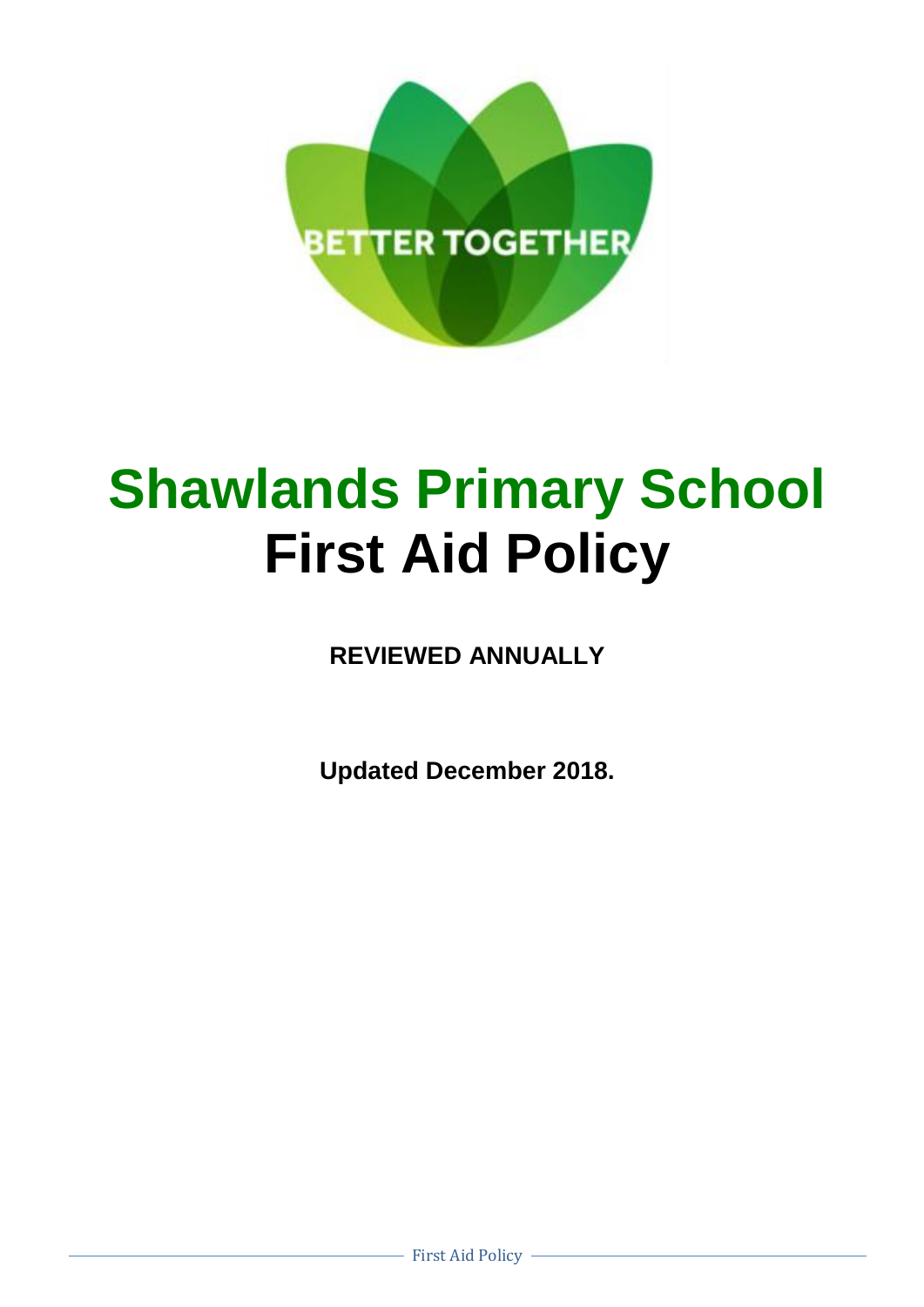## **INTRODUCTION**

- 1.1 The purpose of this First Aid Policy is to enable the school to effectively meet the requirements of the Health and Safety (First Aid) Regulations 1981 and in doing so to:
	- Provide for the immediate needs and requirements of staff and students who have sustained either a serious or a minor injury
	- Ensure that adequate resources and arrangements are in place to deal with injuries/accidents as they arise
	- Ensure lines of communication with parents/families are in place if required Activate a known plan of action with which all staff are familiar

The School shall inform employees of the first-aid provisions made for staff, including the position of equipment, facilities and names of designated first aiders.

The treatment of minor illness by the administration of medicines and tablets falls outside of the definition of first aid in the Regulations and the School will not permit the presence of any such medication in designated first-aid boxes. Please refer to the Managing Medicines Policy for more information.

#### **DEFINITIONS:**

'**First aid'** means medical treatment for an injured person for the purpose of preserving and stabilising life and minimising the consequences of injury or illness until further medical treatment can be administered.

**'First aider'** means: a person who holds a valid First Aid at Work Certificate or equivalent qualification.

# **ROLES AND RESPONSIBILITIES**

 $\Box$  The overall responsibility for the day-to-day management of school rests with the Head teacher.

 $\Box$  The class teacher is responsible for classroom supervision and all staff on break duty are directly responsible for the supervision of pupils at break time.

 $\Box$  The school's Health and Safety Officer is Miss C Billington

 $\Box$  The Business Manager, the Headteacher, the Caretaker and Mrs Auty, staff Governor, are all responsible for supporting the school's daily health and safety practice.

#### **ASSESSMENT OF FIRST-AID NEEDS**

The Head Teacher shall make an assessment of first-aid needs appropriate to the circumstances of the school. The Head Teacher will need to assess what facilities and personnel are appropriate, and to justify the level of first aid provision. Where necessary and relevant, all staff will be trained on how to administer aspects of first aid e.g. epi-pens. Where the first-aid assessment identifies a need for employees to be trained as first aiders, the Head Teacher shall ensure they are provided in sufficient numbers at appropriate locations to enable first aid to be administered without delay should the occasion arise. **All designated first aiders must re-qualify every 3 years. This means re-qualifying before the end of the third year when the certificate is no longer valid.** 

All staff will ensure that they have read the school's First Aid Policy. The policy is displayed in the staff room and the main office entrance for all staff and visitors.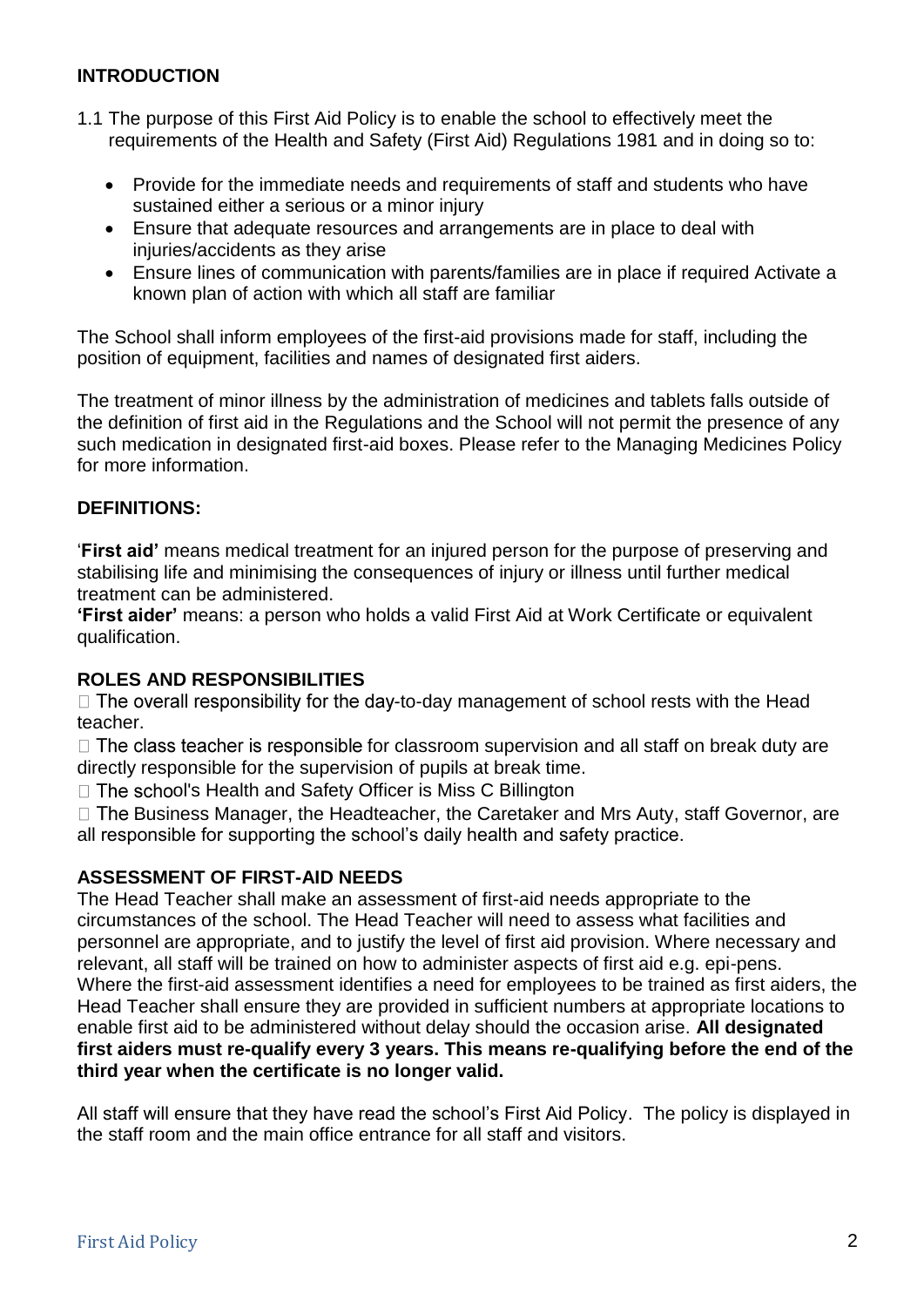# **MANAGEMENT OF FIRST-AID EQUIPMENT**

It shall be the responsibility of the Bursar and Business Manager to ensure the provision of materials, equipment and facilities needed for the level of cover required. This will include ensuring that first-aid equipment, suitably marked and easily accessible, is available in the relevant areas. Where additional or replacement material or equipment is required, staff should speak to the Admin Officer or Bursar about ordering more items immediately. The Bursar and Admin Officer will also ensure that all out of date items are discarded and replaced. These need to be checked on a regular basis i.e termly.

Although the Admin Officer, Bursar and Business Manager are responsible for maintaining and checking the first aid equipment, it is also expected that before going on duty/ on a school visit etc, first aiders shall take responsibility for ensuring their first-aid box and bumbag contents are sufficient.

# **FIXED AND PORTABLE FIRST-AID BOXES**

All School first-aid boxes and bumbags are coloured green and are identified by a white cross on a green background. This conforms to the Safety Signs and Safety Signals Regulations. Each fixed box should be placed where it can be clearly identified and readily accessible. Portable First Aid Boxes are located in each phase, the school kitchen and the medical room (central). We also have a bag to take out of school for sporting events and educational visits.

# **FIRST-AID ROOMS, TREATMENT AREAS AND UPDATED TRAINING NEEDS**

According to DFE guidance, where first-aid needs to be administered in a room, it should be administered in the school office or another room which will:

- (a) be large enough to hold necessary equipment;
- (b) have washable surfaces and adequate heating, ventilation and lighting;
- (c) be kept clean, tidy at all times;
- (d) be positioned as near as possible to a point of access for transport to hospital;
- (e) display a notice on the door advising of the names, locations and telephone numbers of first aiders
- (f) have a sink (with hot and cold water if possible);
- (g) have drinking water and disposable cups;
- (h) have soap and paper towels;
- (i) have a suitable container (preferably foot operated) lined with disposable waste bags

# **This means that, if needed, First Aid can also be administered in a classroom, the hall or the art space.**

The office has:

- (j) a store for first-aid materials;
- (k) a telephone or other communication equipment; and
- (l) disposable gloves and aprons, should be provided near the first-aid box. These will be used to protect the first aider from contact with body fluids.

(m) a First-Aid Record Book for recording incidents where first aid has been given.

#### **At all times the dignity and feelings of the patient must be respected.** The CPD leader will arrange training for the qualification and re-qualification of first aiders.

Before being nominated the designated first aider by their manager, a first aider must hold a valid First Aid at Work Certificate of competence or an equivalent qualification. In the event of an unqualified person being nominated to be responsible for first-aid duties, they will be required to undergo a suitable course of training.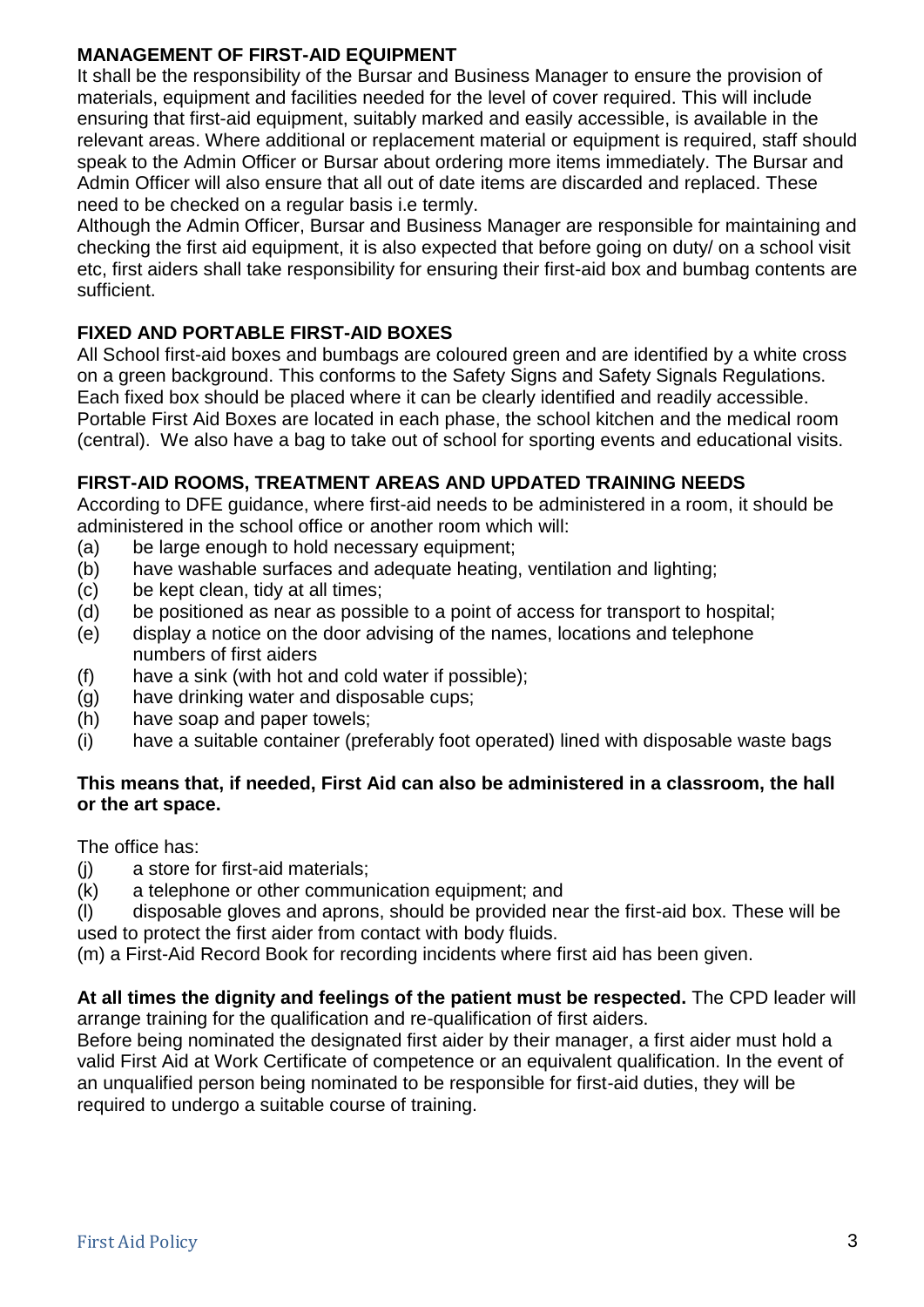# **PROVISION OF FIRST AIDERS**

There shall normally be a minimum of 5 first aiders or appointed persons within the school between 8:55am and 3:35pm. At least one first aider will be on duty at playtimes and there will always be a first aider in the office in lesson time.

Consideration must also be made to ensure first-aid cover during absences, such as annual leave and sickness. This is the responsibility of the Bursar and Inclusion Manager.

# **CATEGORIES OF INCIDENTS AND PROCEDURES**

Any pupil complaining of illness or who has been injured is sent to the School Office for the qualified First Aider(s) to inspect and, where appropriate, treat. Constant supervision will be provided. Should the child be too ill to stay at school, parents should be contacted as soon as possible so that the child can be collected and taken home.

#### **Minor Accidents and Injuries**

The adult in charge initially looks after the injured party. If deemed necessary, a person other than the teacher will take the child to the 'First Aid Station', which is the School Office, or the bench in the playground. No medicines are administered but cuts are cleaned with sterile unmedicated wipes and bandages are applied if deemed appropriate. The use of disposable plastic gloves is mandatory at all times. **All accidents are recorded in the Accident Report Book by the first aider, parents are always contacted by telephone and a note (recording details of the incident/actions taken) is sent home.** 

In all cases of injury it is understood that there is at least one adult present:. The First Aid Policy is based on collective teacher input. All staff automatically assist the teacher on break duty and the first-aider in the case of a serious injury.

#### **Minor Cuts and Bruises:**

- A first aider should administer first aid if appropriate. If the first aider is not available, any member of staff may clean the wound.
- Class teacher is informed by the first aider.
- Adult observation is maintained
- Children are advised to show/tell parents

# **Sprains/Bruises:**

- A first aider should administer first aid if appropriate. If the first aider is not available, any member of staff may implement the process of rest, ice, compress and elevate
- If in doubt, parent/s are contacted
- Adult observation is maintained

# **Faints and Shocks:**

- A first aider should administer first aid if appropriate. If the first aider is not available, any member of staff may implement the process of:
- Lie the casualty down
- Raise the legs above the level of the heart
- Loosen any tight clothing
- Ensure there is fresh air
- Keep crowds away
- Reassure casualty when they recover
- Contact parents the pupil should go home

#### **Stings/Bites:**

If case is serious/ parent/s are contacted – no stings should be removed.